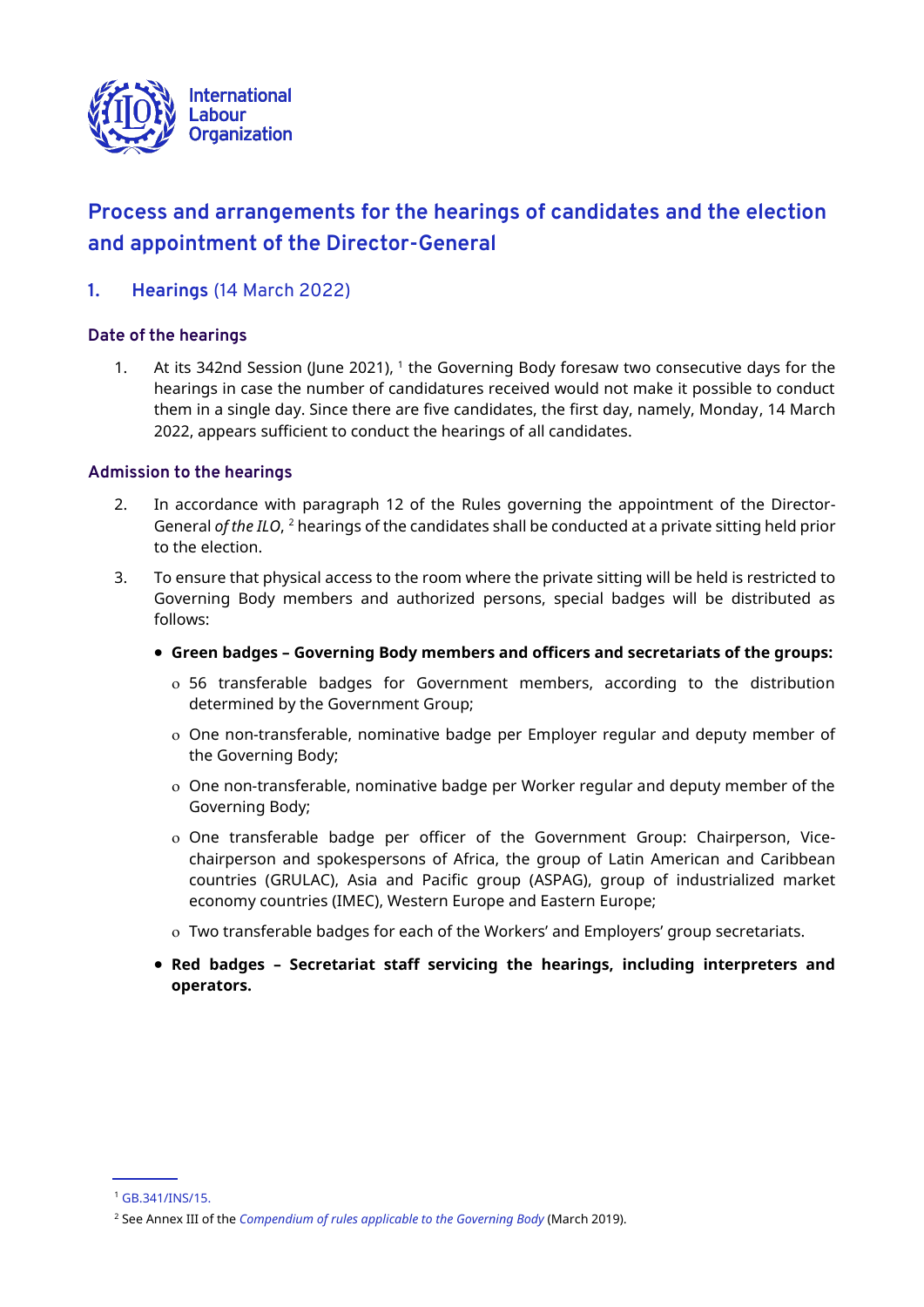- **Orange badges – additional representatives to follow the private sittings for the hearings of candidates and for the election of the Director-General from an overflow room:**
	- 56 transferable badges for Government members, according to the distribution determined by the Government Group;
	- o Seven transferable badges for each of the Employers' and Workers' group secretariats.

#### **Conduct of the hearings**

- 4. In order to ensure an orderly and proper conduct of the hearings, participants must refrain from recording (audio or video) the proceedings and from commenting on social media; and must use parliamentary language during the hearing.
- 5. In accordance with paragraph 12 of the *Rules governing the appointment of the Director-General of the ILO*, the order of appearance of candidates in the hearing will be drawn randomly by the Chairperson of the Governing Body before the start of the Session.
- 6. The hearing of each of the five candidates will be organized as follows:
	- **First part (40 minutes):**
		- Presentation by the candidate: 5 minutes.
		- Employers' group questions: 4 minutes.
		- Workers' group questions: 4 minutes.
		- Government group questions: 8 minutes.
		- Candidate's response: 19 minutes.
	- **Second part (20 minutes):**
		- Workers' group questions: 2 minutes.
		- Employers' group questions: 2 minutes.
		- Government group questions: 4 minutes.
		- Candidate's response and concluding remarks: 12 minutes.
- 7. Each constituent group will determine how it will organize its questions and will communicate to the Secretariat by 10 a.m. on 14 March 2022 the names of the members present in the room who will ask the questions, the order in which they should be called, and the time allocated for each question within the minutes available to each group.
- 8. The time allocated for the presentation, questions and answers will be monitored and enforced using time management devices.
- 9. The private sitting will open on 14 March at 10.30 a.m. and will follow the following programme:
	- $\bullet$  10:30 a.m. $-11:30$  a.m. Candidate A
	- 11:40 a.m.–12:40 p.m. Candidate B
	- 2:00 p.m.–3:00 p.m. Candidate C
	- 3:10 p.m.–4:10 p.m. Candidate D
	- 4:20 p.m.–5:20 p.m. Candidate E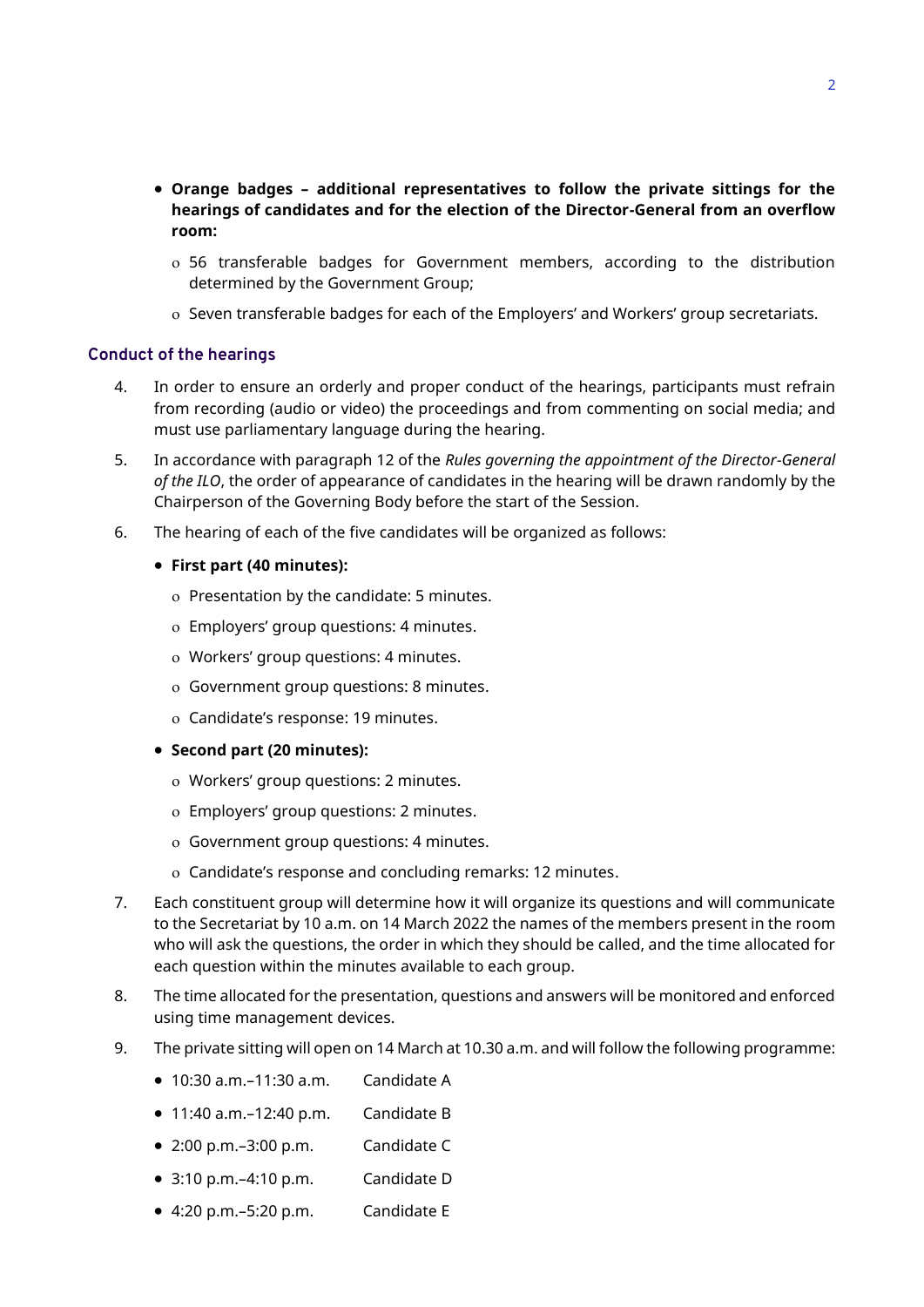# **2. Election** (25 March 2022)

## **Date of the ballot**

10. The secret ballot will be held in a private sitting of the Governing Body at 10 a.m. on Friday, 25 March 2022 and will last as long as required to conclude the election, with at least 45-minute breaks between each round to allow for consultations, as determined by the Chairperson of the Governing Body, in consultation with the two Vice-Chairpersons.

#### **Admission to the ballot**

- 11. Admission to the main and overflow rooms will be limited in the same manner as for the hearing and will be controlled using the same badge system. The candidates will not be admitted to the room during the private sitting. Each candidate will, however, be invited to designate a representative to observe the conduct of the ballot as long as the candidate is still on the ballot.
- 12. Doors will remain closed during each ballot; video or audio recording of proceedings will not be authorized, nor will the posting of comments on social media.
- 13. At the conclusion of the election, the private sitting will close and after a short break the Governing Body will resume in a public sitting to formally declare the election result and appoint the ILO Director-General. The Director-General elect will be invited to make and sign a declaration of loyalty and to speak. The public sitting will be broadcast through the ILO website.

#### **Ballot papers**

- 14. The name of the five candidates will appear on the first ballot paper in the alphabetical order of the candidates' family name, with a box next to each candidate's name. Voters must cross or tick the box next to their preferred candidate, and fold and place the ballot paper in the ballot box.
- 15. Ballots in which more than one candidate has been ticked or containing any other mark shall be void. Voters not wanting to vote for any candidate should leave the ballot paper blank, but still fold and place their ballot paper in the ballot box.
- 16. At the conclusion of each ballot, a new ballot paper will be prepared with the names of the remaining candidates.

#### **Ballot process**

- 17. Three voting booths will be available in the room.
- 18. The Clerk will call the members of the Governing Body entitled to vote as follows: Governments will be called first in the French alphabetical order of the 28 Member States holding regular seats (or of a State holding a deputy seat appointed to vote on behalf of a regular member in accordance with article 6.1 of the ILO *[Standing Orders of the Governing Body](https://www.ilo.org/wcmsp5/groups/public/---ed_norm/---relconf/documents/meetingdocument/wcms_586687.pdf)*), followed by the 14 Employer and 14 Worker regular members, or their designated deputy members in accordance with article 1.5.3(b) of the *Standing Orders of the Governing Body*, by their family name.
- 19. The name of any Government, Employer and Worker deputy member appointed to take part in the ballots on behalf of a regular member shall be provided to the Chairperson of the Governing Body no later than 6 p.m. (Geneva time) on 24 March 2022.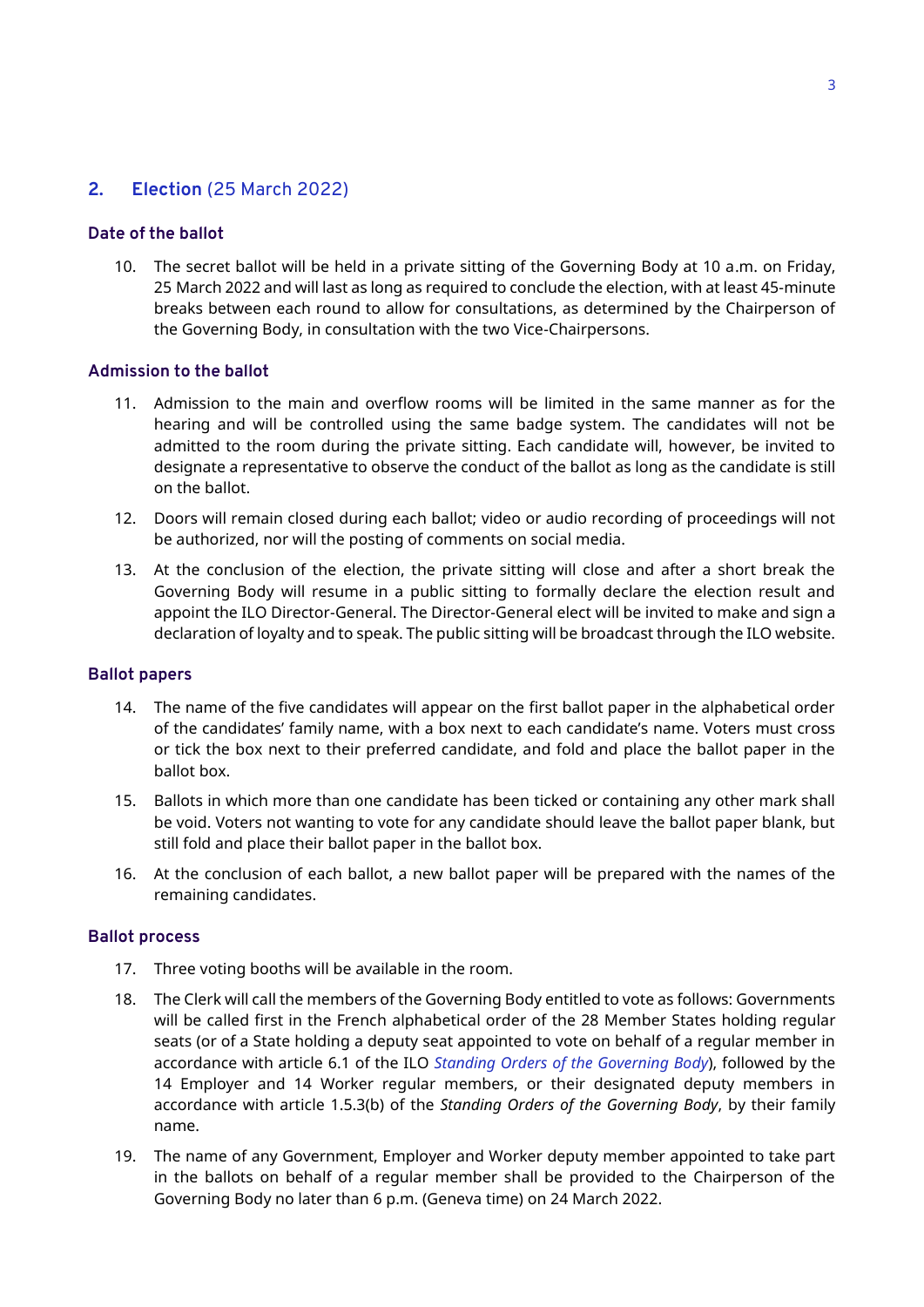- 20. As they are called, Governing Body voting members will be issued with a ballot paper initialled by the Clerk. The voters will complete their ballot in a voting booth and fold and place the ballot in the ballot box. Voters may not be accompanied to the voting booth.
- 21. If a voter makes an error on their ballot paper before placing it in the box, they will be able to replace it with a new ballot paper from the Clerk. The Clerk will destroy the original ballot paper before issuing a new one.
- 22. In the event that a voting member is unable to be physically present to vote and there is no deputy member available to replace them, they may exercise their voting right either through a public notary mandated to that effect by the Officers of the Governing Body or through another voting member present in the room, designated by the member in question. The public notary or the designated member will collect the ballot paper and cast the vote on behalf of the designating member. Any request to vote by proxy or through the public notary should be addressed to the Chairperson of the Governing Body as early as possible before the vote.
- 23. One scrutineer will be appointed from their membership by the Government group, the Employers' group, and the Workers' group. At the conclusion of each ballot, the votes will be counted, in the room, by the three scrutineers with assistance from the Clerk. The Chairperson will adjudicate any dispute relating to the validity of the ballot papers and announce the result of each ballot immediately after the count of votes, indicating which candidates will progress to the next ballot. The results of each ballot will be shown on screens in the room and the list of candidates progressing through each round will be published on the ILO website and the ILO Events APP.
- 24. The representative of each candidate invited to observe the process will be seated close to the podium. They will be prohibited from interacting with members of the Governing Body or ILO staff during the conduct of any ballot and may raise any issue of concern only with the Chairperson of the Governing Body.

## **3. Appointment of the Director-General**

- 25. Article 4.6(a) of the Staff Regulations provides that the Director-General shall be appointed for a period of five years. As already decided by the Governing Body in March 2021, <sup>3</sup> the five-year term of the Director-General elect will run from 1 October 2022 to 30 September 2027.
- 26. It is proposed that the conditions of employment of the Director-General approved by the Governing Body in March 2012, <sup>4</sup> and confirmed in October 2016 for Mr Ryder's second term, <sup>5</sup> remain the same. Such conditions are based on existing arrangements and provisions for similar appointments in other United Nations specialized agencies, namely:
	- (a) net base salary equal to that of the Administrator of the United Nations Development Programme (UNDP);
	- (b) Geneva post adjustment as determined by the International Civil Service Commission;
	- (c) a representation allowance of 40,000 Swiss francs (CHF) per year;
	- (d) a housing allowance, covering rent and fixed charges, of a maximum of CHF12,000 per month;

<sup>&</sup>lt;sup>3</sup> GB.341/INS/15[, Decision.](https://www.ilo.org/gb/GBSessions/GB341/ins/WCMS_776759/lang--en/index.htm)

<sup>4</sup> GB.313/INS/13/7[, Decision.](https://www.ilo.org/gb/decisions/GB313-decision/WCMS_176651/lang--en/index.htm)

<sup>5</sup> [GB.328/INS/1.](https://www.ilo.org/wcmsp5/groups/public/---ed_norm/---relconf/documents/meetingdocument/wcms_528147.pdf)